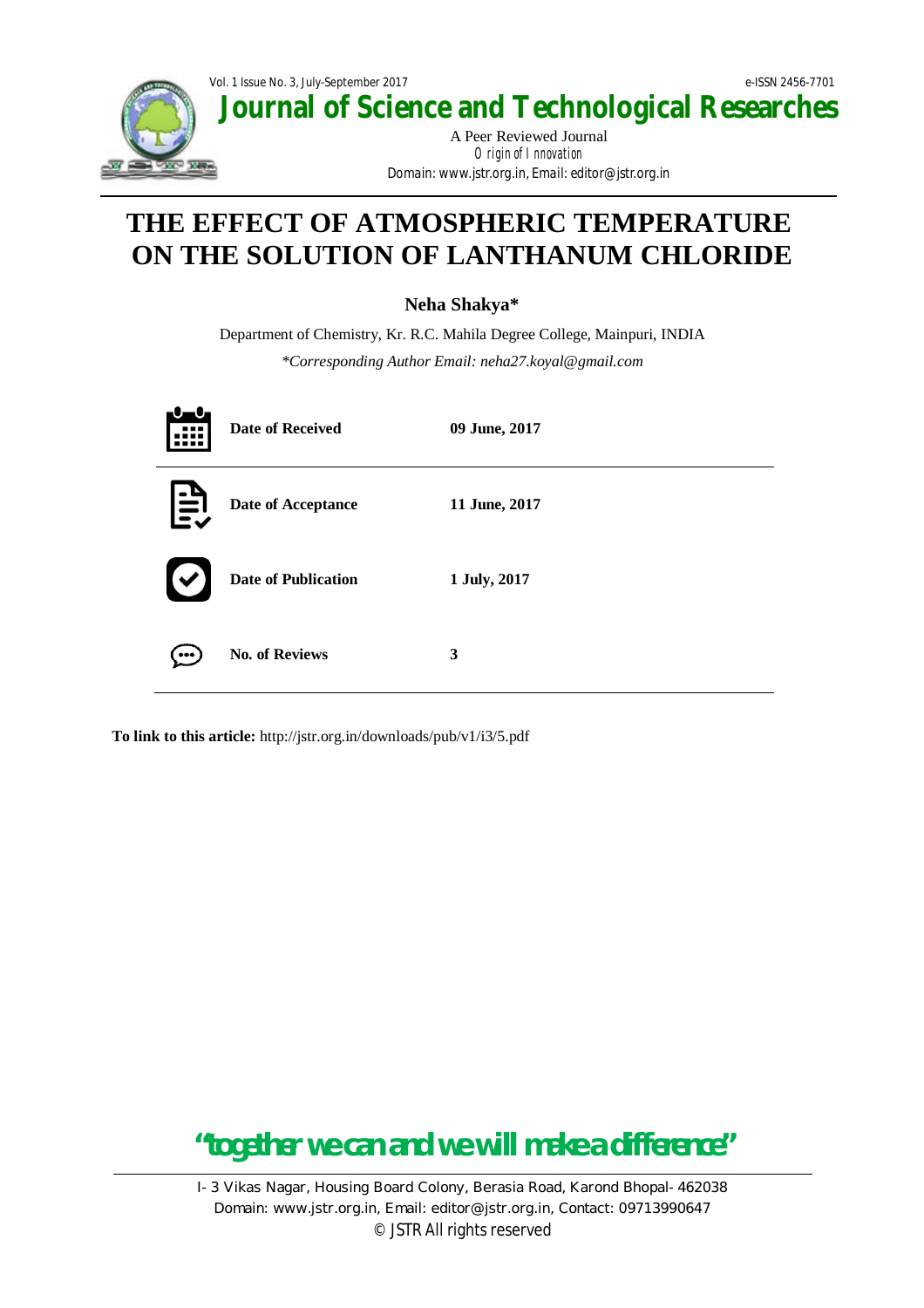### **THE EFFECT OF ATMOSPHERIC TEMPERATURE ON THE SOLUTION OF LANTHANUM CHLORIDE**

**Neha Shakya\***

Department of Chemistry, Kr. R.C. Mahila Degree College, Mainpuri

*Email: neha27.koyal@gmail.com*

#### **ABSTRACT**

The ultrasonic study of lanthanum chloride confirms that there is a significant interaction between the solute-solvent molecules in aqueous organic acid solution. The effect of atmospheric temperature on the solution of lanthanum chloride was studied with the help of ultrasonic velocity, viscosity and density and other parameters determined by using a single crystal interferometer at 30, 35and  $40^{\circ}$ C. The main thrust of the study is to correlate the excess properties with the nature of interaction between the mixing components.

*Keywords: Lanthanum Chloride, Acetic Acid, Density Viscosity And Ultrasound Velocity etc.*

#### **INTRODUCTION**

Ultrasonic techniques have been used for studying ion solvent interactions in aqueous acetic acid and lanthanum chloride. When aqueous acetic acid is brought in contact with lanthanum chloride, they adhere strongly to the surface the nature of variation of derived acoustic and volumetric properties such as adiabatic compressibility, intermolecular free length, specific acoustic impedance and relative association from ultrasonic measurements at  $30^{\circ}$ C,  $35^{\circ}$ C and  $40^{\circ}$ C[1]. The sign and magnitude these parameter have been used to interpret the experimental results in terms of ion solvent interactions between the components of the mixture.

#### **Experimental**

All used chemicals in the experiment are of analytical reagents (AR) grade and comparing with their densities with literature value checked the purity of chemicals[2-4]. The ultrasonic measurements of lanthanum chloride in aqueous acetic acid were carried out with a multi frequency ultrasonic interferometer (model F-18 Mittal Enterprises, New Delhi) at a frequency of 2 MHz the accuracy of velocity measurements is  $\pm$  0.05% [5-7]. densities of pure liquid and liquid mixtures can be determined from the double walled bicappilary pycknometer[8-9] and viscosity was determined by suspended level cannon unbehlande type viscomiter[10].

#### **Theory and Calculation-**

Various acoustic and thermodynamic parameters like Isentropic

compressibility( $\beta_s$ ), intermolecular free length( $L_f$ ), specific acoustic impedance(Z), apparent molal compressibility  $(\Phi_K)$ , solvation number(S<sub>n</sub>) and relative association (Ra) have been calculated 30,35 and  $40^{\circ}$ C. Using ultrasonic velocity (U), density (p) and viscosity $(\eta)$  of these solutions the help of following equations[11].

1. Isentropic Compressibility 
$$
(\beta_s) = \frac{1}{U^2 \rho}
$$
 ......(1)

2. Specific Acoustic Impedance  $(Z) = U \cdot \rho$ ……(2)

3. Intermolecular Free Length 
$$
(L_f) = K\sqrt{\beta_s}
$$
 ......(3)

4. Relative Association (R<sub>A</sub>) = 
$$
\frac{\rho}{\rho_0} \left[ \frac{U_0}{U} \right]^{1/3}
$$
......(4)

5. Solution Number 
$$
(S_n)
$$
 =  $\frac{n_1}{n_2} \frac{(1-\beta_s)}{\beta_{so}}$ 

……(5)

 $\sim$   $\sim$   $\sim$   $\sim$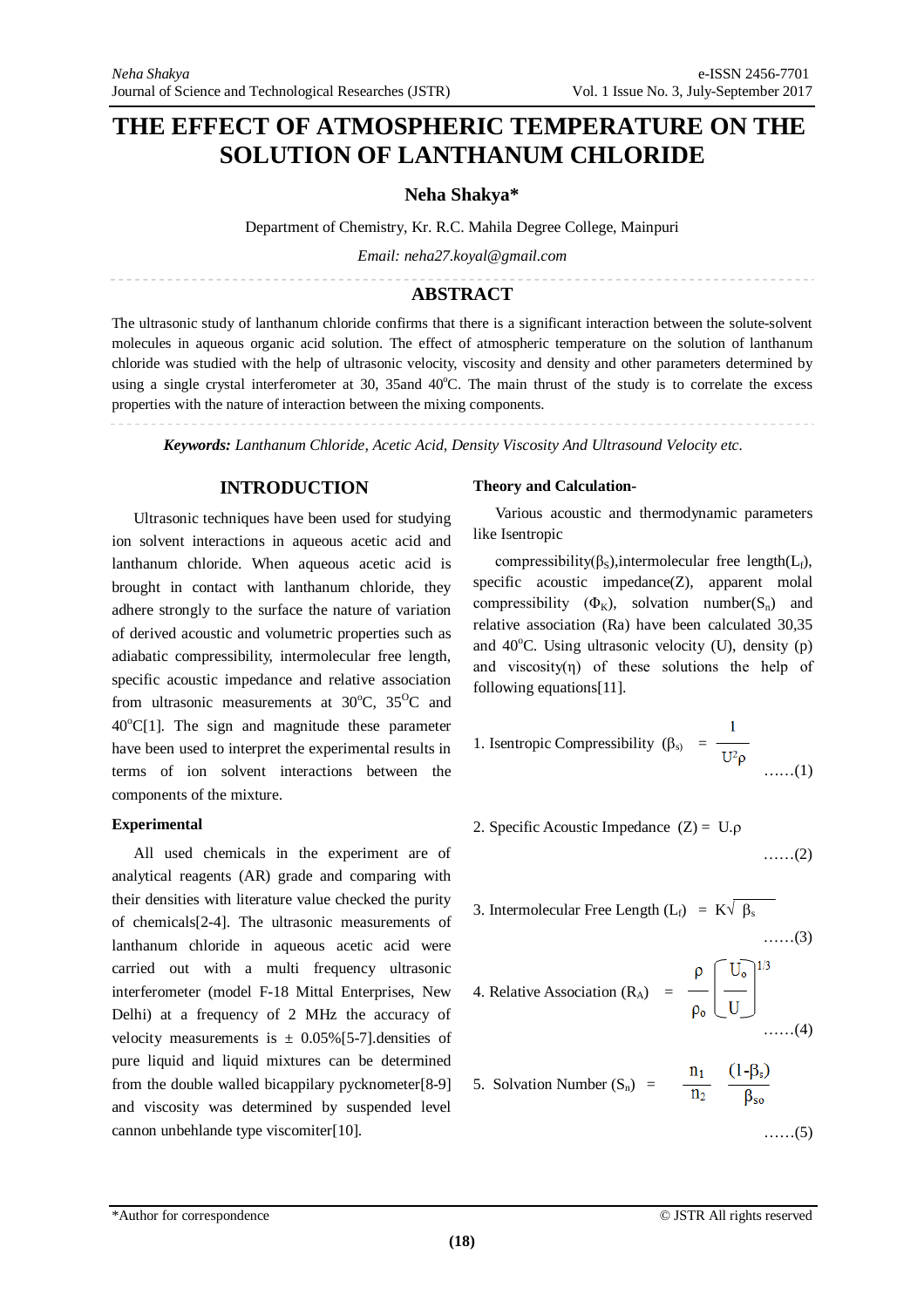velocities of solution and solvent respectively. K is Jacobson Constant, M molecular weight of solute,  $\beta_{So}$ is the isentropic compressibility of solvent, C is concentration in mole/litre.  $n_1$  and  $n_2$  are the number

of moles of solvent respectively

6. Apparent Molal Compressibility

$$
(\phi_K) = \frac{1000}{C\rho_o} (\rho_o \beta_s - \beta_{so}\rho) + \beta_{so} \qquad \underline{M}_{\rho_o}
$$
 ......(6)

Where  $p, p_0$  and Uo are the densities and ultrasonic

| $\mathsf{C}$ | U     | $\rho$            | $\eta$ | $\beta_s \times 10^{12}$  | $L_f$  | $Z \times 10^5$ | $\phi_K \times 10^9$      | Sn      | Ra     |
|--------------|-------|-------------------|--------|---------------------------|--------|-----------------|---------------------------|---------|--------|
| Mol/lit      | M/sec | g/cm <sup>3</sup> | c.p.   | $\text{cm}^2/\text{dyne}$ | A      | g/s.cm          | $\text{cm}^2/\text{dyne}$ |         |        |
| 0.0491       | 1496  | 1.0598            | 2.2011 | 42.16                     | 0.0133 | 0.0159          | $-1115.45$                | 80.4261 | 0.3369 |
| 0.0981       | 1499  | 1.0621            | 2.2026 | 41.90                     | 0.0132 | 0.0159          | $-541.20$                 | 39.6851 | 0.3369 |
| 0.1472       | 1502  | 1.0642            | 2.2036 | 41.65                     | 0.0131 | 0.0160          | $-352.43$                 | 26.0305 | 0.3367 |
| 0.1962       | 1505  | 1.0668            | 2.2048 | 41.39                     | 0.0130 | 0.0161          | $-251.76$                 | 19.2327 | 0.3364 |
| 0.2453       | 1508  | 1.0697            | 2.2055 | 41.11                     | 0.0129 | 0.0161          | $-196.41$                 | 15.0477 | 0.3361 |
| 0.2943       | 1511  | 1.0733            | 2.2068 | 40.81                     | 0.0129 | 0.0162          | $-160.61$                 | 12.1818 | 0.3364 |
| 0.3434       | 1515  | 1.0769            | 2.2073 | 40.46                     | 0.0128 | 0.0163          | $-134.51$                 | 10.1019 | 0.3366 |
| 0.3924       | 1518  | 1.0795            | 2.2088 | 40.20                     | 0.0127 | 0.0164          | $-112.34$                 | 8.5688  | 0.3365 |
| 0.4415       | 1522  | 1.0832            | 2.2095 | 39.85                     | 0.0126 | 0.0164          | $-96.81$                  | 7.3040  | 0.3362 |
| 0.4905       | 1525  | 1.0869            | 2.2118 | 39.56                     | 0.0125 | 0.0165          | $-83.67$                  | 6.2777  | 0.3358 |

|  |  |  |  | <b>Table-1</b> : Experimental data of lanthanum chloride in acetic acid at $30^{\circ}$ C |
|--|--|--|--|-------------------------------------------------------------------------------------------|
|--|--|--|--|-------------------------------------------------------------------------------------------|

Table-2 : Experimental data of lanthanum chloride in acetic acid at 35°C

| $\mathsf{C}$ | U     | $\rho$            | η      | $\beta_{\rm s} \times 10^{12}$ | $L_f$  | $Z \times 10^5$ | $\phi_{\rm K} \times 10^{9}$ | Sn      | Ra     |
|--------------|-------|-------------------|--------|--------------------------------|--------|-----------------|------------------------------|---------|--------|
| Mol/lit      | M/sec | g/cm <sup>3</sup> | c.p.   | $\text{cm}^2/\text{dyne}$      | A      | g/s.cm          | $\text{cm}^2/\text{dyne}$    |         |        |
| 0.0491       | 1465  | 1.0584            | 2.1504 | 44.02                          | 0.0140 | 0.0155          | $-1083.27$                   | 80.3867 | 0.3367 |
| 0.0981       | 1468  | 1.0608            | 2.1526 | 43.74                          | 0.0139 | 0.0156          | $-528.10$                    | 39.6864 | 0.3368 |
| 0.1472       | 1472  | 1.0626            | 2.1545 | 43.43                          | 0.0138 | 0.0156          | $-343.36$                    | 26.0637 | 0.3365 |
| 0.1962       | 1475  | 1.0649            | 2.1568 | 43.16                          | 0.0137 | 0.0157          | $-249.99$                    | 19.1992 | 0.3365 |
| 0.2453       | 1478  | 1.0665            | 2.1587 | 42.92                          | 0.0137 | 0.0158          | $-191.14$                    | 15.0907 | 0.3363 |
| 0.2943       | 1481  | 1.0686            | 2.1606 | 42.67                          | 0.0136 | 0.0158          | $-153.46$                    | 12.2915 | 0.3363 |
| 0.3434       | 1484  | 1.0703            | 2.1627 | 42.43                          | 0.0135 | 0.0159          | $-125.38$                    | 10.2887 | 0.3362 |
| 0.3924       | 1488  | 1.0725            | 2.1648 | 42.11                          | 0.0134 | 0.0160          | $-107.05$                    | 8.6861  | 0.3359 |
| 0.4415       | 1491  | 1.0741            | 2.1668 | 41.88                          | 0.0133 | 0.0160          | $-90.05$                     | 7.4800  | 0.3358 |
| 0.4905       | 1495  | 1.0768            | 2.1686 | 41.55                          | 0.0132 | 0.0161          | $-79.76$                     | 6.3787  | 0.3357 |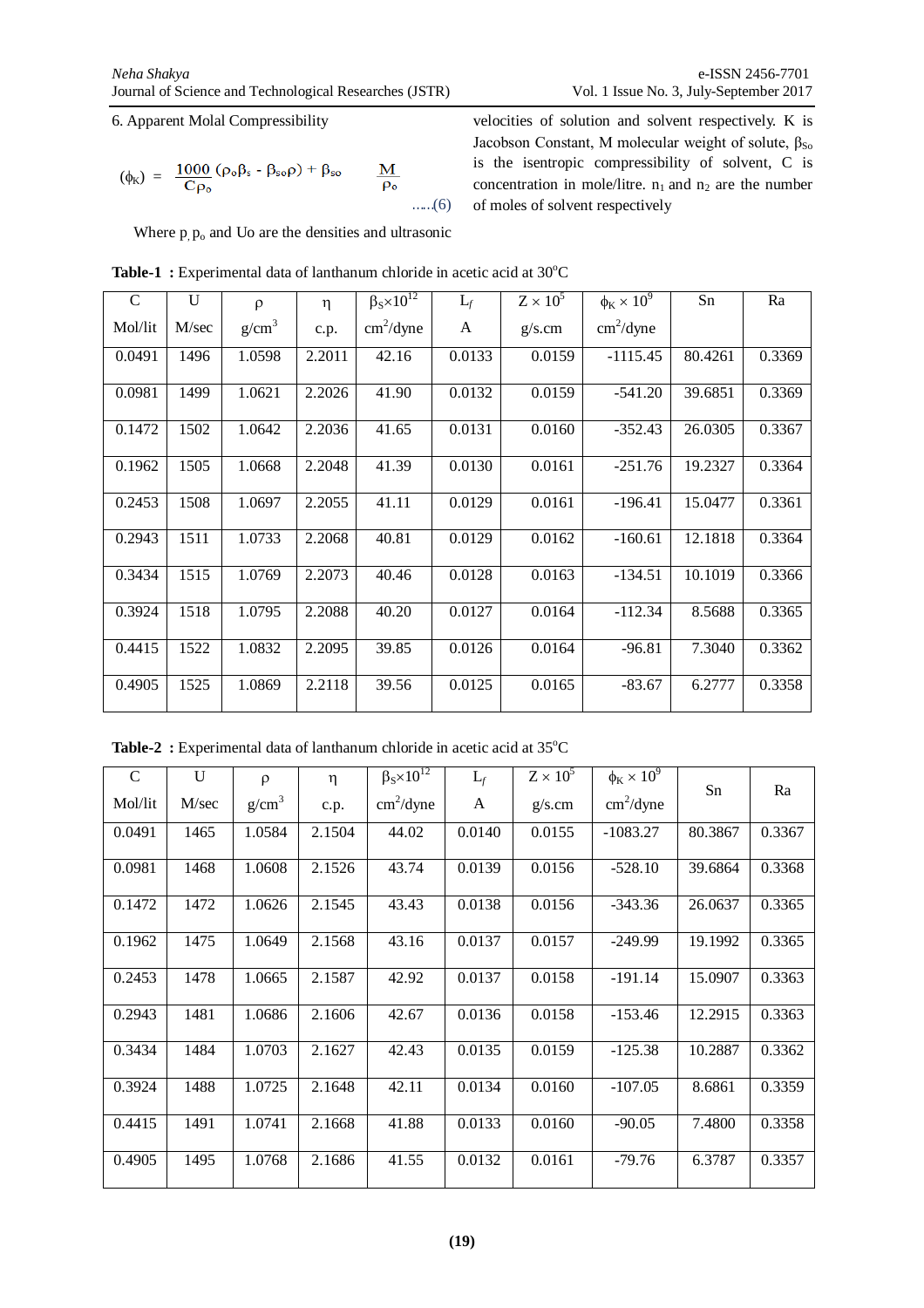| $\mathsf{C}$ | U     | ρ                 | η      | $\beta_{\rm S} \times 10^{12}$ | $L_f$  | $Z \times 10^5$ | $\phi_{\rm K} \times 10^9$ | Sn      | Ra     |
|--------------|-------|-------------------|--------|--------------------------------|--------|-----------------|----------------------------|---------|--------|
| Mol/lit      | M/sec | g/cm <sup>3</sup> | c.p.   | $\text{cm}^2/\text{dyne}$      | A      | g/s.cm          | $\text{cm}^2/\text{dyne}$  |         |        |
| 0.0491       | 1424  | 1.0580            | 2.1078 | 46.61                          | 0.0150 | 0.0151          | $-1152.74$                 | 80.2115 | 0.3367 |
| 0.0981       | 1427  | 1.0599            | 2.1086 | 46.33                          | 0.0149 | 0.0151          | $-557.32$                  | 39.5466 | 0.3366 |
| 0.1472       | 1431  | 1.0621            | 2.1095 | 45.98                          | 0.0148 | 0.0152          | $-365.53$                  | 25.8820 | 0.3363 |
| 0.1962       | 1435  | 1.0638            | 2.1108 | 45.65                          | 0.0147 | 0.0153          | $-266.86$                  | 19.0233 | 0.3359 |
| 0.2453       | 1438  | 1.0668            | 2.1116 | 45.33                          | 0.0146 | 0.0153          | $-210.04$                  | 14.8141 | 0.3362 |
| 0.2943       | 1442  | 1.0693            | 2.1128 | 44.97                          | 0.0144 | 0.0154          | $-172.67$                  | 11.9579 | 0.3360 |
| 0.3434       | 1445  | 1.0716            | 2.1136 | 44.69                          | 0.0143 | 0.0155          | $-143.31$                  | 9.9204  | 0.3361 |
| 0.3924       | 1448  | 1.0739            | 2.1148 | 44.41                          | 0.0143 | 0.0156          | $-121.22$                  | 8.3610  | 0.3361 |
| 0.4415       | 1452  | 1.0770            | 2.1155 | 44.04                          | 0.0141 | 0.0156          | $-107.28$                  | 7.0434  | 0.3361 |
| 0.4905       | 1456  | 1.0803            | 2.1164 | 43.66                          | 0.0140 | 0.0157          | $-96.44$                   | 5.9449  | 0.3362 |

**Table-3 :** Experimental data of lanthanum chloride in acetic acid at 40<sup>o</sup>C

#### **RESULTS AND DISCUSSION**

The measured properties in experiment like ultrasonic velocity (U), Density (p) and viscosity  $(\eta)$ are shown in table 1, 2 and 3. These data show that these three parameters increases with increase in concentration of lanthanum chloride in solution. This indicates that strong interaction observed at higher concentrations of lanthanum chloride and suggests more association between solute and solvent molecules in the system. The variations of ultrasonic velocity with concentration depend upon the concentration derivatives of density and compressibility. The results indicates that the ultrasonic velocity increases with decrease of intermolecular free length (Table-1) and viseversa[12].intermolecular free length  $(L_f)$ , which is expected to decrease with mixing of two components, decrease with the increase in lanthanum chloride concentration. Rise in temperature generally increases the internal energy of the system by distorting the local structure, resulting in an increasing in intermolecular free length. The isentropic compressibility of lanthanum chloride solution decreases with increase in solute concentration (Table 1,2 and 3) the decrease in isentropic compressibility is based on the fact that the solute molecules in dilute solution ionize in metal cations and anions, these ionic particles are surrounded by a layer of solvent molecules, firmly bound and oriented towards the ions. The orientation of the solvent molecules around the ions is attributed to the influence of electrostatic field

of ions and thus the internal pressure increases which lowers the compressibility of the solution[13]. The elevation of temperature from 30 to40 shows the same trend (Table 1, 2 and 3). Apparent molal compressibility ( $\Phi_K$ ) in each system shown in table (1, 2, 3), it is cleared that apparent molal compressibility has increases with increasing molar concentration. The shows that solvent effect is more dominating than the electrolyte, The specific acoustic impedance is a product of the density of the solution and the velocity has shown the reverse tends to that of intermolecular free length[14]. Thus the fact that increases in molar concentration at these three temperatures. The results indicate that the increase in intermolecular forces with the addition of solute forming aggregates of solvent molecules around solute ions and supports the strong solute-solvent interactions due to structural arrangement affected. Relative association[15] is affected by two factors (i) the breaking of the solvent molecules, (ii) the solvation of ion, the relative association decrease s with increase of concentration in the present investigation. It has been observed that relative association decrease with the concentration of lanthanum chloride but it is increase with the elevation of temperature indicating close association between solute and solvent. Solvation numbers (Sn) are calculated by Pssynsky equation[16-17] and results show that the solvation numbers are found to decrease in solute but it is increase with the elevation of temperature, which also showed close association between solute and solvent.